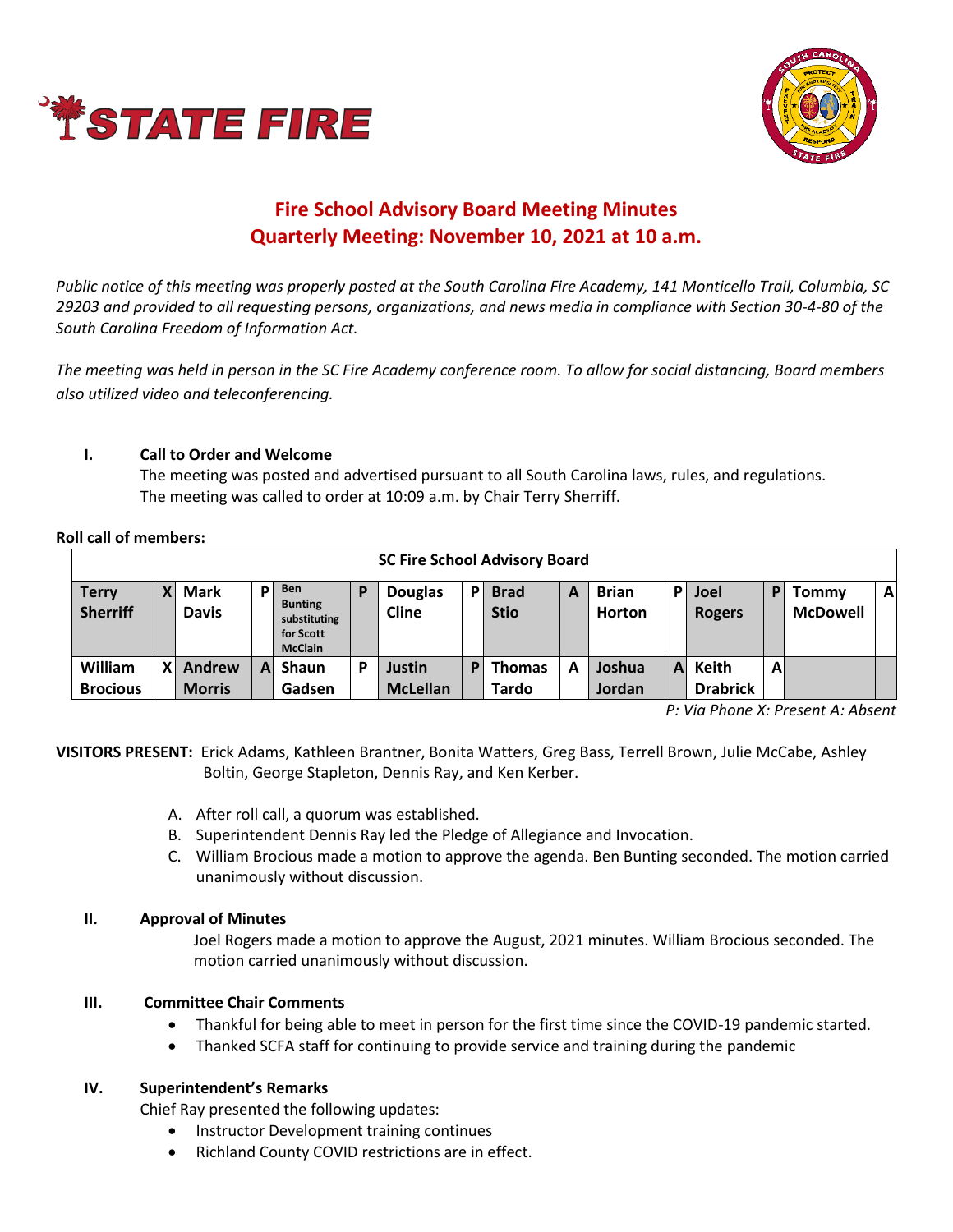- Staff attended several conferences throughout the State.
- Basic Arson Investigation course split into three course dates to maintain a 50/50 percent ratio of fire and police.
- E7 update has been completed. Final instructor updates have been posted. Having instructors log in and view the recorded update ensures consistency across the board. It is available through January 2022 and is mandatory for SCFA instructors.
- All SCFA upcoming events are posted on website.
- SCFA will partner with SC FFA in January 2022 as support for Instructor Improvement Conference.
- SCFA staff continue with site visits and attends chief meetings throughout the state.

### **V. State Fire Marshal's Remarks**

On behalf of Chief Jonathan Jones, George Stapleton presented the following updates:

# **Financial Update**

Chief Stapleton stated:

- State Fire's revenue is up \$51,440 compared to last year, which is attributed to the \$39,000 in additional industrial training. The overall revenue is down - compared to pre-pandemic years, but there are signs of recovery.
- State Fire is on track with spending.
- There is an 8-12 month waitlist for vehicles. Some expenses may have to be carried over into next fiscal year.

# **CPIP Project Updates**

On behalf of Chief Jonathan Jones, George Stapleton presented the following updates:

- Drill tower project is a slow process. A cost estimate is needed before moving forward to ensure there is enough money to complete the project. If not, more funding has to be requested, which would extend this project. Currently, the drill tower is in a holding phase.
- Fire station project is complete. SC Department of Administration will soon close out the project.
- USAR building and front parking lot project was approved at \$285,400. Awaiting final cost estimate.
- Phase II HVAC project is ongoing. Of the allotted \$100,000 only \$25,000 has been used.
- Bathroom renovations will be submitted for Phase II approval once the architect submits the drawings. Estimate for this project is \$477,750.

### **Grants Update**

On behalf of Chief Jonathan Jones, George Stapleton presented the following updates:

- Received an AFG grant in 2019 to replace 29 trailers and to purchase a new records management system and equipment for the confined space trailers. A purchase order has been issued to Pro-Pak. Delivery is expected in May 2022. An additional AFG grant for \$575,000 has been approved to purchase a new fire engine. This will replace Engine One.
- This year's AFG grant is open. We are currently compiling a list of needed items.
- CTC Coordinator's position remains vacant. This position requires a Bachelor's degree or equivalent.

### **VI. SCFA Section Reports**

Facilities

Greg Bass provided a Facilities update.

- A 1947 Mac Engine on display in the Denny Auditorium. An additional stage extension was added.
- Cafeteria has added a new line of women's polo shirts.
- Meal sales in the cafeteria have increased approximately 18 percent.
- Store sales have increased five percent.

#### **Curriculum**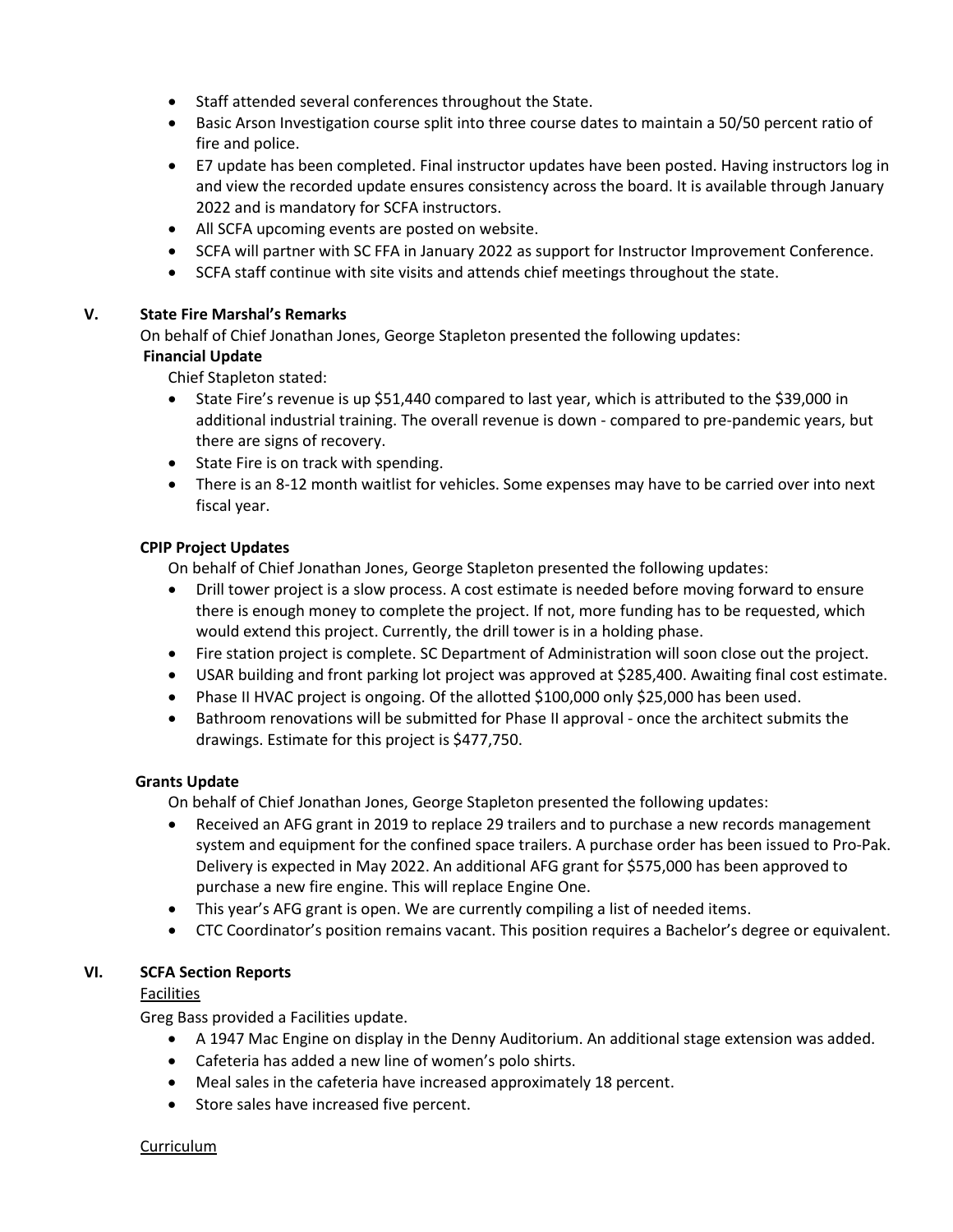Bonita Watters provided additional curriculum updates.

- Firefighter series has been updated and classes are currently available. Requesting any feedback while classes are still in pilot.
- 1152 Alpha module is now available online twice a month on the  $1<sup>st</sup>$  and  $15<sup>th</sup>$ .
- Fire Officer I, II, and III NFPA 1021 will update on July 1, 2022. Staff will transition from the Jones & Bartlett textbook back to the IFSTA textbook for this updated course. More Officer courses may be added before the deadline in an effort to give those still using the Jones & Bartlett textbook an opportunity to complete the training.
- Fire Officer IV is in development and has been submitted for accreditation. It will be a two-week project-based assessment class offered only on campus. Estimated time of completion is early 2022.
- The second Haz-Mat Tech course that will lead to accreditation is based on the old edition of NFPA 1072. The new edition of NFPA 1072 will be released next year. We are not currently accredited to HMT.
- A pilot for the 3331 Auto Extrication Operations was held last month. It will be finalized soon and will be offered at the Fire Instructor Improvement Conference in January 2022.
- Curriculum is partnering with EMS on developing new curriculum for emergency medical services. The release date is scheduled for 2022.
- Applications are being accepted for the Basic Fire Investigation Course. There will be a class in March, May, and September 2022.
- PICO, STICO, DIMCO and the ISO have been added to the live-instructor led virtual series. There were also 16 additional pre-recorded webinars added to Blackboard.

# **Training**

Terrell Brown provided an onsite training section update.

- Interviews have been completed for the municipal and industrial programs coordinator positions. Offers were made and applicants accepted.
- Municipal Approach to AARF is being updated. It will be piloted at the Instructor Improvement Conference.
- Rescue and HazMat updates were put on hold due to staffing issues. With the addition of new instructors, this should free up staff to continue working on these updates.
- Repurposed two trailers:
	- o Provided Region 7 office with a HazMat Operations trailer, and
	- o Region 2 with an additional 3310 trailer.
- Conducted IOW and New Instructor Orientation for 319 instructors.
- Hired an administrative assistant for Region 1 office.
- Added several payroll instructors throughout the regions.

# EMS

Julie McCabe provided a training update.

- 61-7 will not go to the DHEC board meeting today as originally planned. This means it will not be moving forward. The process will begin again next year.
- Funding has been granted to in state tech schools for free EMS classes. This funding is not afforded to State Fire. We are seeking State funding for State Fire.
- Julie McCabe has assumed additional ESF4-9 positions. This opens up a new FTE EMS instructor coordinator position. This position should be ready for advertisement by the end of year.
- Finalizing clinical MOU's with City Greenville EMS and Hilton Head.
- The "Let's Talk Under Pressure" and "The Learning Brain" workshops were submitted and approved for instructor DHEC CEU's.

# Accreditation

Julie McCabe provided an update.

• Submitted Fire Officer IV to IFSAC Nov. 4, 2021. It is required to undergo an administrative review. Completion date has not been given.